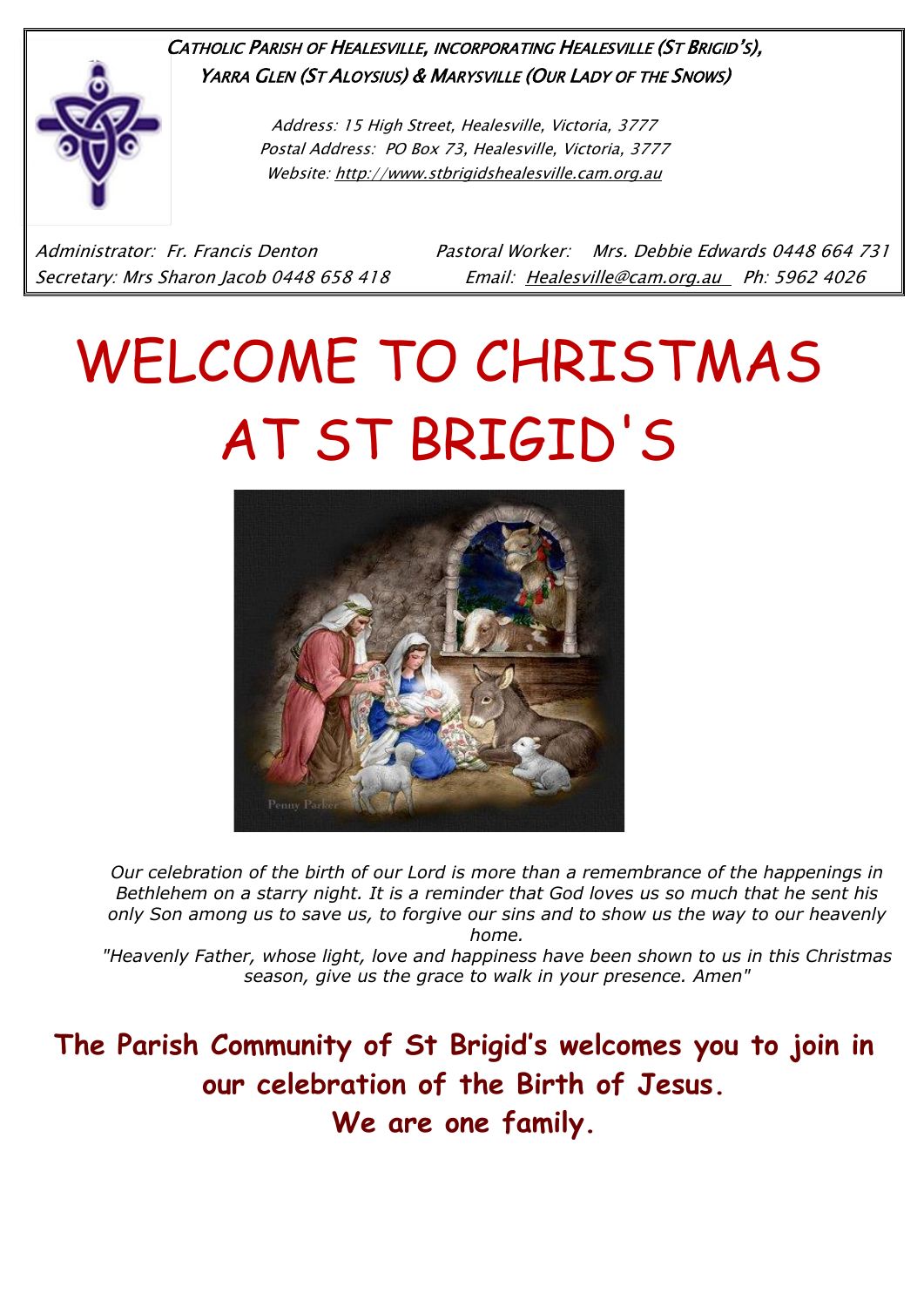

## THE NATIVITY OF THE LORD VIGIL

# **First Reading: Isaiah 62:1-5**

# **Responsorial Psalm: Ps 88:4-5. 16-17. 27. 29 R. For ever I will sing the goodness of the Lord.**

'I have made a covenant with my chosen one; I have sworn to David my servant: I will establish your dynasty for ever and set up your throne through all ages.' Happy the people who acclaim such a king, who walk, O Lord, in the light of your face, who find their joy every day in your name, who make your justice the source of their bliss.

'He will say to me: "You are my father, my God, the rock who saves me." I will keep my love for him always;

for him my covenant shall endure.'.

**R. For ever I will sing the goodness of the Lord.**

## **Second Reading: Acts 13:16-17. 22-25**

## **Celtic Alleluia**

Refrain: Alleluia, Alleluia, Alleluia, Alleluia, Verse: You are the Chriast everlasting, Born for us all of a Virgin. You have conquered death. Opened heaven to all believers. Refrain

**Gospel: Matthew 1:1-25**

## **General Intercessions**

## **CHRISTMAS DAY**

**First Reading**: Isaiah 52:7-10

**Responsorial Psalm**: Ps 97:1-6 **R. All the ends of the earth have seen the saving power of God.**

Sing a new song to the Lord for he has worked wonders. His right hand and his holy arm have brought salvation. The Lord has made known his salvation; has shown his justice to the nations. He has remembered his truth and love for the house of Israel. All the ends of the earth have seen the salvation of our God. Shout to the Lord all the earth, ring out your joy. Sing psalms to the Lord with the harp, with the sound of music. With trumpets and the sound of the horn acclaim the King, the Lord.

**R. All the ends of the earth have seen the saving power of God.**

## **Second Reading**: Hebrews 1:1-6

## **Gospel Acclamation**:

Alleluia, alleluia! A holy day has dawned upon us. Come you nations and adore the Lord. Today a great light has come upon the earth. Alleluia!

# **Gospel: John 1:1-18**

# **General Intercessions**

#### **PARISH PRAYER LIST**

**Recently Deceased:** Wynn Wilson **Sick:** Babies Emmett, Noah Glen Christie, Tedi and Santi; Roman, Blake Smith, Trish Leahy, John Snell, Abby Sharp, Peter Munro, Megan, Bernie Jansen, Andrew Sharp, John, Glenn, Lyn Francis, Dorothy Barber, Fiona, Annie Preuss, Michelle Ryan, Damian, John, Alison, Heather, Julie Bates, Garry Dettman, Bradley Jordan, Jeanette Henkel, Richard Galbraith, Debbie Huby, Geoff Lucas, Sandra Donkin, Glen, Fred Bullas, Fred Coullas, Evie Gleeson, Indy Dawes, Rade Krstic, Megan Williams, Michael Wood, Michael, Margo & Stephen Youngberry, Marie Hammond, John Mulholland, Rhiannon Days, Val Savitt, Ron Garland, Jaz Nueber, James Cooney, Robert, Mary & Gerard Bariola, Tilly Van der Zee, Lydia, Joyce Slattery, Annie, Bob Ireland, Val & Michael Christie, Ted & Peter Bowling, Natasha, Mia, James, Mitchell Wilson, Anne Bateman, Veronica Ireland, Lauren, Brooke, Anthony, Laura Baosde Pinto, Michelle, Judy, Annette Fromholtz, John Wray, Lynn Doensen , Elsa Gianforte, Fiona M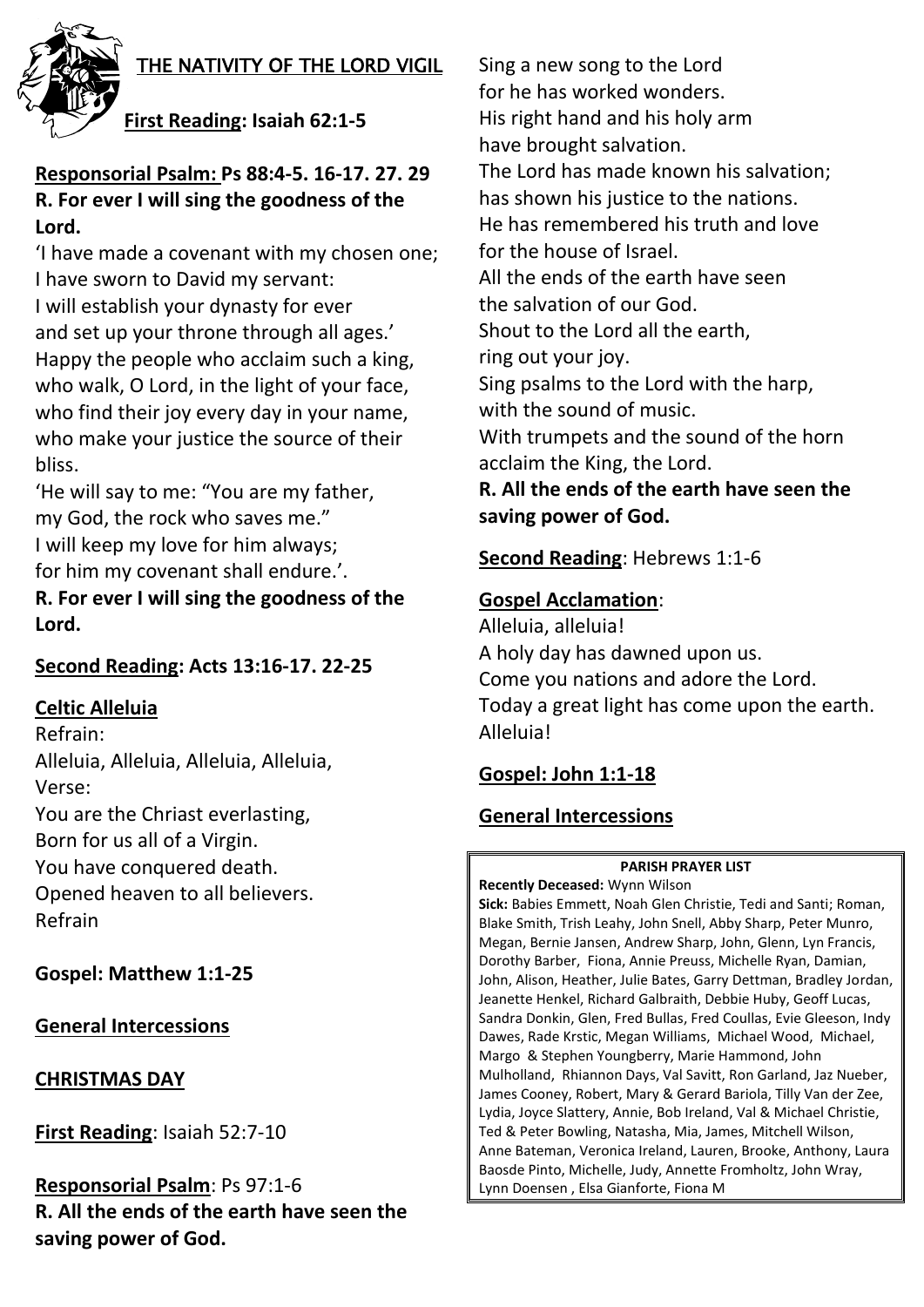2021 has been another rollercoaster ride. As the year comes to its end, I suspect many will be glad to get off, perhaps feeling a little dizzy and unsettled! The opportunity to freely celebrate with family, friends and our parish communities this Christmas is much needed. Fear, isolation and division have been the hallmarks of this year, it seems – the very things that Our Lord Jesus Christ came into the world to dispel. There is a lot of healing that is needed, perhaps forgiveness too. Coming together in a spirit of Christian love and fellowship to rejoice in the birth of Our Saviour is balm for the weary soul.

The cultural war that is currently raging throughout the world will never be resolved through violence, force or by any merely human, scientific or technological means. Jesus Christ alone can heal the human race of the divisions that we see opening up around us, and (if we're honest with ourselves) that we find in our own hearts. Aleksandr Solzhenitsyn in his forensic examination of the most brutal political regime in human history sought to grapple with the mystery of the evil. His search led him to recognise the truth that "the line separating good and evil passes not through states, nor between classes, nor between political parties either  $-$  but right through every human heart." Every human being is a 'house divided' that needs to be reconciled – to God, to his neighbour and to himself.

St Paul writes in 2 Corinthians: "*All this is from God, who reconciled us to Himself through Christ and gave us the ministry of reconciliation. God was reconciling the world to himself in Christ, not counting people's sins against them. And he has committed to us the message of reconciliation. Therefore, we are ambassadors for Christ, as though God were making His appeal through us. We implore you on behalf of Christ: Be reconciled to God*" (2 Cor 5:18-20). This is the meaning of the joy that we celebrate each Christmas – it is the realisation of God's plan to reconcile us to himself in Christ. Christ is our reconciliation. He, and He alone, has the power to heal us and our broken world. St Paul's words also recognise the part that we must play as "ambassadors for Christ" by making His work of reconciliation known to the world. We must, with great urgency, reevangelise a world that has forgotten its need of Christ.

Jesus' birth in human history 2000 years ago, marks the dawn of our eternal redemption. Jesus came into the world for this purpose – to reconcile us to the Father. The mystery of Jesus' birth in the most abject

and inhospitable of circumstances adds to the wondrous lustre of the gift God gave us, like a precious jewel discovered gleaming in the craggy rockface. God's grace is so often to be found in the most unexpected of places and events. Even our own troubled times must be seen as a time of grace where Christ appears suddenly and unexpectedly in our midst, imparting to us the gift our Salvation  $-$  in prayer, in the consolation of friendships, in the sacrament of Confession, in the Eucharist, and so on. Jesus Christ is the Prince of Peace, not just for a time, but forever. He wants us to experience his peace even in the face of these present trials: "Peace I leave with you; My peace I give to you. I do not give peace to you as the world gives it. Do not let your hearts be troubled; do not be afraid." (Jn 14:27)

The end of the year is also a good time to thank all the many extraordinary people who work (often unseen) to build up our parish and keep it going. A huge thank you to our parish secretary Sharon Jacob; pastoral worker Debra Edwards; Rod Hysted who helps in so many ways, sacristans ,mowing team, Finance Council members, care group and : many other volunteer readers, money-collectors/counters, church welcomers, parish safe-guard team, and so on.

Yours In Christ Fr Francis Denton

#### **From Debbie's Desk**



Let there be light! A saviour is born to us, welcome Jesus!

Our Christmas celebrations and traditions revolve around light – tiny candles, strings of fairy lights, trees decorated with coloured lights that shimmer and blink. The full effect of their pretty beauty is felt when it is darkest. I know that, but today I am making a conscious effort to notice. In this Christmas season of peace and joy set free, our ofteninattentive hearts are pierced through with a celebration of relationships, and a reflection of our love for those who matter most to us. Thank you God! Christmas is that focussed time of the year that draws us to appreciate each other, friendship smoothing over hurts, love for our family and friends ironing out wrinkles and wrankles, patience and reflection reminding us that we are lucky to have each other. We are encouraged to remember that love obliterates hatred if we allow it to do its work in us.